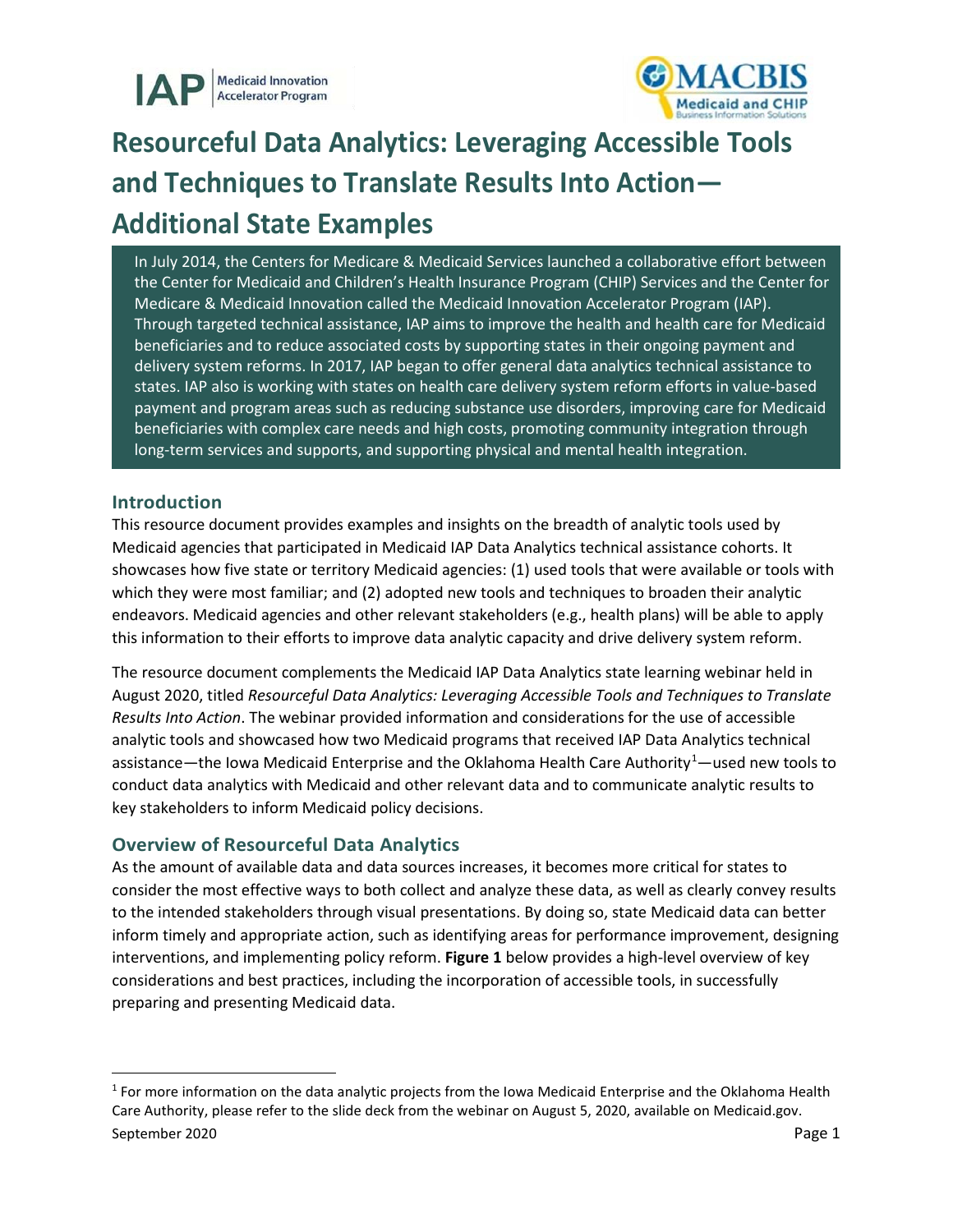



**Figure 1. Key Considerations and Best Practices for Analytics**



The webinar reviewed five tools that Medicaid IAP Data Analytics participants have used as part of their technical assistance projects: Excel®, Tableau®, SAS®, R, and Python™. States also regularly use and have interest in other tools, such as Power BI® and SQL. **Table 1** shows the key features of tools commonly used in analyzing and presenting Medicaid data, categorized as follows:

- Data management tools (Excel, SQL)
- Proprietary statistical software (SAS, SPSS®, Stata®)
- Open source tools (R, Python)
- Data visualization software (Tableau, Power BI)

**Table 1. Characteristics of Accessible Analytic Tools**

| <b>Feature</b>                           | <b>Data Management</b><br><b>Tools</b> | <b>Proprietary</b><br><b>Statistical Software</b> | <b>Open Source</b><br><b>Tools</b> | <b>Data Visualization</b><br><b>Software</b> |
|------------------------------------------|----------------------------------------|---------------------------------------------------|------------------------------------|----------------------------------------------|
| License requirement                      | Annual                                 | Annual                                            | Not required                       | Annual/monthly <sup>a</sup>                  |
| Staff experience                         | Common                                 | Less common                                       | Rare                               | Less common                                  |
| Compatibility among<br>software versions | Low                                    | Low                                               | Moderate                           | Moderate                                     |
| <b>Statistical features</b>              | Moderate                               | High                                              | High                               | Low                                          |
| Ease of use                              | High                                   | Moderate                                          | Moderate                           | High                                         |
| Standard visualization<br>quality        | Low                                    | Low                                               | <b>High</b>                        | High                                         |
| Capability to produce<br>dashboards      | Yes                                    | Yes                                               | Yes                                | Yes                                          |
| Ease of visualization<br>customization   | Moderate                               | Moderate                                          | High                               | Moderate                                     |

**a** Tableau requires an annual license; Power BI requires a monthly license.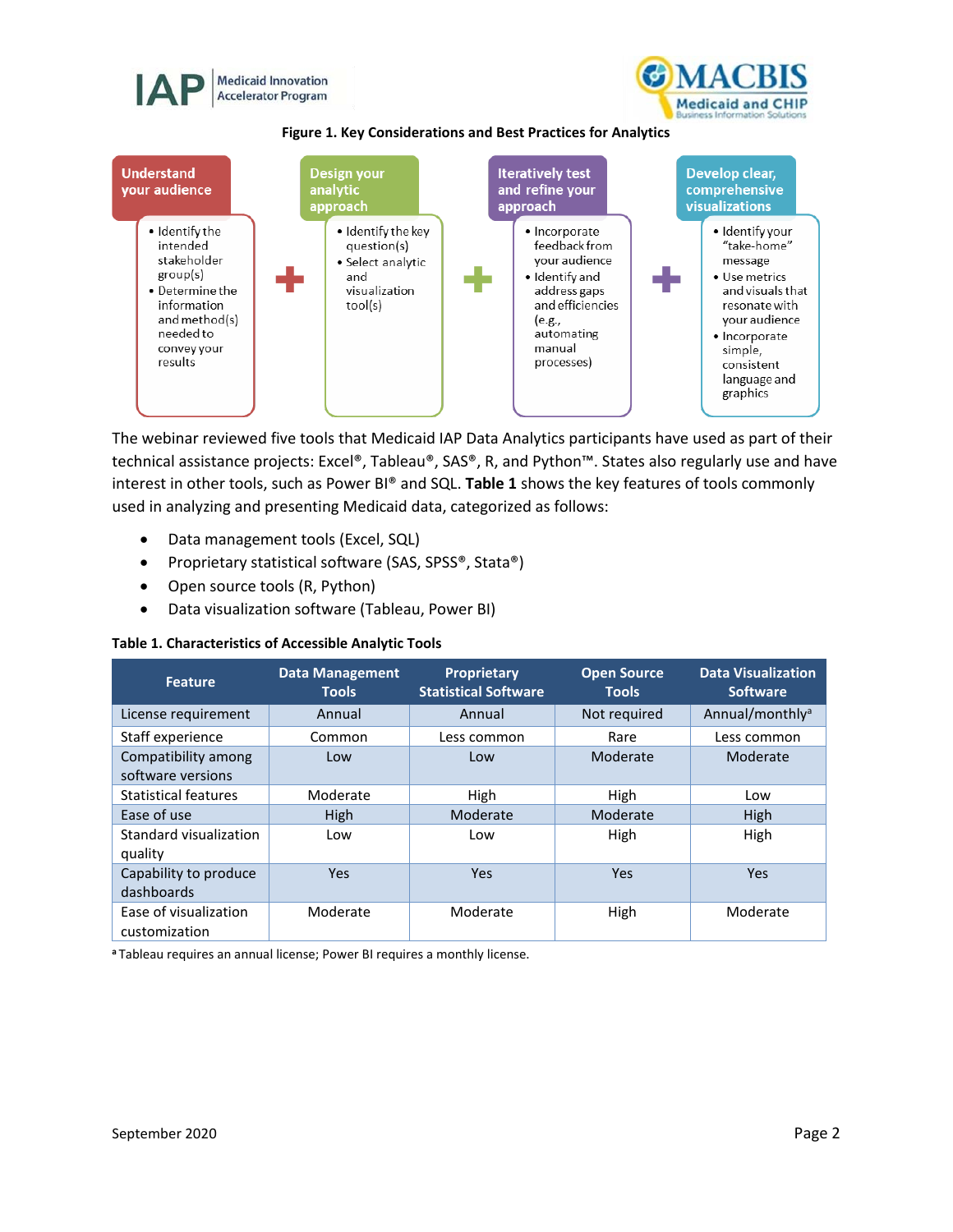



**IAP Technical Assistance Highlights: State Examples of Resourceful Data Analytics** 

This section describes the journeys and results of five states and territories that received targeted data analytic technical assistance to improve their overarching analytic capacity by employing the tools described above.

### *Building Analytic Capacity: U.S. Virgin Islands*

The U.S. Virgin Islands (USVI) Medical Assistance Program's technical assistance engagement focused on developing basic data analytic skills among staff using Excel and, to a lesser extent, Python to support programmatic decisions. This skill development was an important part of USVI's work to implement the five-stage data analytic strategy for conducting future research projects, shown in **Figure 2**.

#### **Figure 2. U.S. Virgin Islands' Data Analytic Strategy**



With this analytic framework in mind, USVI analyzed data extracted from its Medicaid Management Information System (MMIS) on the level of care beneficiaries received in the territory, as well as the total cost of services. Due to USVI's geographic location and shortage of medical professionals who can provide an intensive level of care, particularly related to a cancer diagnosis, USVI frequently transports Medicaid beneficiaries from the territory to the United States. This transportation results in administrative costs that account for a uniquely large percentage of total Medicaid spending. Therefore, USVI's specific topic of interest for this technical assistance opportunity was to review the cost and level of service of treating Medicaid beneficiaries with a cancer diagnosis in the territory compared with transporting similar individuals to the United States for a more intensive level of care. The IAP team tailored presentations to this topic to showcase how data analytics could be used to inform the policy of providing this level of care in the territory in the future.

Using data from the territory's MMIS, USVI worked on building the Excel skills necessary to complete this analytic project and support future policy decisions. Specific analytic capabilities included calculating frequency rates and measures of central tendency, organizing data into pivot tables, and visualizing results in common graphs and tools. When a smaller subset of the USVI team expressed interest in applying these techniques to a software package with capabilities for more robust analytics, the team identified Python as an available option to learn and use. USVI's ability to use Python to explore topics of interest allowed for faster calculation and produced more sophisticated visualizations for presenting information.

## *Understanding Analytic Tool Fundamentals: Commonwealth of the Northern Mariana Islands and Guam*

The Guam Department of Public Health and Social Services and the Commonwealth of the Northern Mariana Islands (CNMI) Medicaid agency sought technical assistance to expand their analytic capabilities and implement an analytic strategy that improved on their processes for monitoring and calculating data. CNMI leveraged its relationship with the sole hospital in the territory to review data available to help drive programmatic decision-making. Guam analyzed the prevalence of chronic conditions, including diabetes, hypertension, and obesity, so it could target high-risk populations to receive appropriate care.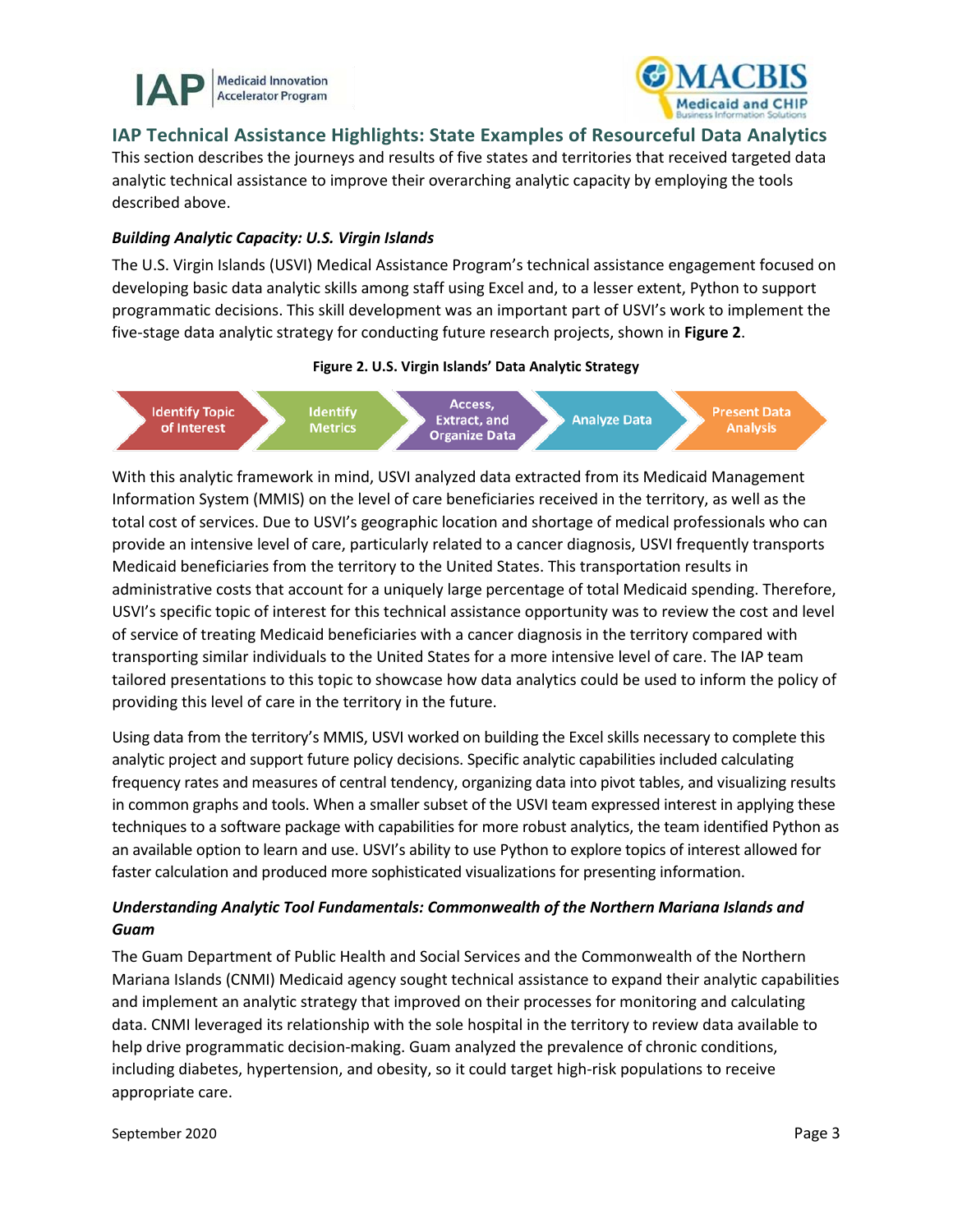



Both CNMI and Guam chose to use R open source software to conduct the analytics necessary to meet their goals. Presentations and hands-on activities covered a myriad of topics, simplified into four main categories:

- Introduction to R open source analytic software
- Overview of cleaning and manipulating data
- Understanding data using descriptive statistics
- Advanced techniques with data

As a result, both CNMI and Guam were able to install and download R to begin flagging beneficiaries in the data with certain diagnoses and calculating quality measures to assess beneficiary care. CNMI and Guam also had the opportunity to procure SAS licenses for staff. They are leveraging their knowledge of R to expand their analytic capabilities in SAS, which will improve their ability to collaborate with stakeholders who exclusively use SAS. They also engaged in presentations that introduced the SAS language with hands-on demonstrations using a synthetic research-ready file. These demonstrations mimicked topics addressed in the R sessions. The training emphasized using and creating data elements needed to define cohorts and determine length of stay, costs per discharge, and total costs by subgroup.

CNMI and Guam also received a compendium of training materials to support further development of their SAS capacity. These readily available guides helped them leverage their newly acquired programming skills to learn a second language quicker. Additionally, the CNMI and Guam made data available to the IAP team so Medicaid staff could receive guidance in loading adjudicated claims data for analysis using SAS. This allowed for easier collaboration between the CNMI and Guam Medicaid staff and their partners while still meeting their analytic goals for their programs.

#### *Translating Data Into Action: Georgia and Connecticut*

As part of its technical assistance project, the Georgia Department of Community Health (DCH) sought to build its analytic and visualization capacity through use of Excel and Tableau. Georgia DCH has strategically realigned its vision and activities around four strategic pillars: access, quality, service (patient experience), and stewardship. Within those pillars, Georgia selected measures to monitor and improve performance of its four Care Management Organizations (CMOs). It also designed and developed dashboards in Tableau for CMOs, providers, and the general public.

Georgia used its in-house claims data to calculate the quality measures, which include the following:

- Short-Term Complications Admission Rate for Diabetes
- Heart Failure Admission Rate
- Ambulatory Care (Emergency Department Visits)
- Plan All-Cause Readmissions
- Well-Child Visits in the First 15 Months of Life

Georgia developed a template to organize de-identified data pertaining to its CMOs and member populations in a comprehensive Excel workbook, organized in a narrow and long format to ensure smooth integration into Tableau. Use of Excel as a starting point helped Georgia solidify the dashboard structure (shown in **Figure 3** below in a prototype Tableau dashboard) and key data elements to support performance improvement among the CMOs.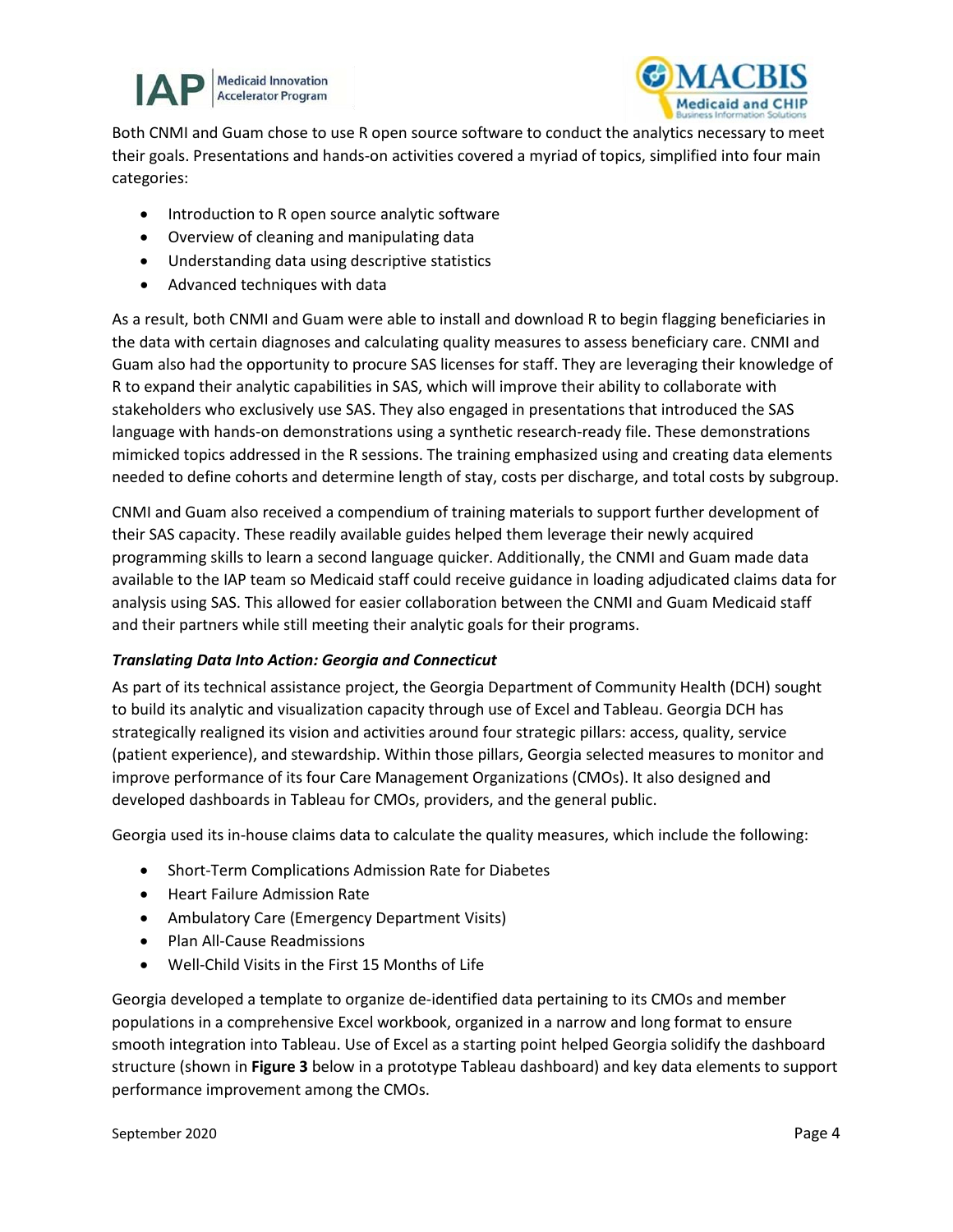



#### **Figure 3. Georgia's CMO Prototype Dashboard**



 $<$ 1 = Better Than Expected 1=As Expected >1=Worse Than Expected

In addition to information on CMO member populations, such as age, geography, race, ethnicity, Medicaid eligibility group, and risk group, the final Tableau dashboard presents the following elements for each quality measure on a quarterly basis, with the ability to filter by CMO:

- Numerator and denominator
- Validated value
- Change from the previous year
- Statewide average
- National average (used for non-Healthcare Effectiveness Data and Information Set [HEDIS] measures without a benchmark)
- Mean and median

Use of these analytic tools has allowed Georgia to identify trends in CMOs' performance and areas for improvement to ensure high-quality care and better outcomes among the Medicaid population.

The Connecticut Department of Social Services leveraged its IAP opportunity to develop a data analytic strategy for identifying and assessing Medicaid beneficiaries with alcohol use disorder and babies born with neonatal abstinence syndrome (NAS), as well as to create a data dashboard. The goal of this effort is to support development of appropriate interventions to address reports of increased NAS among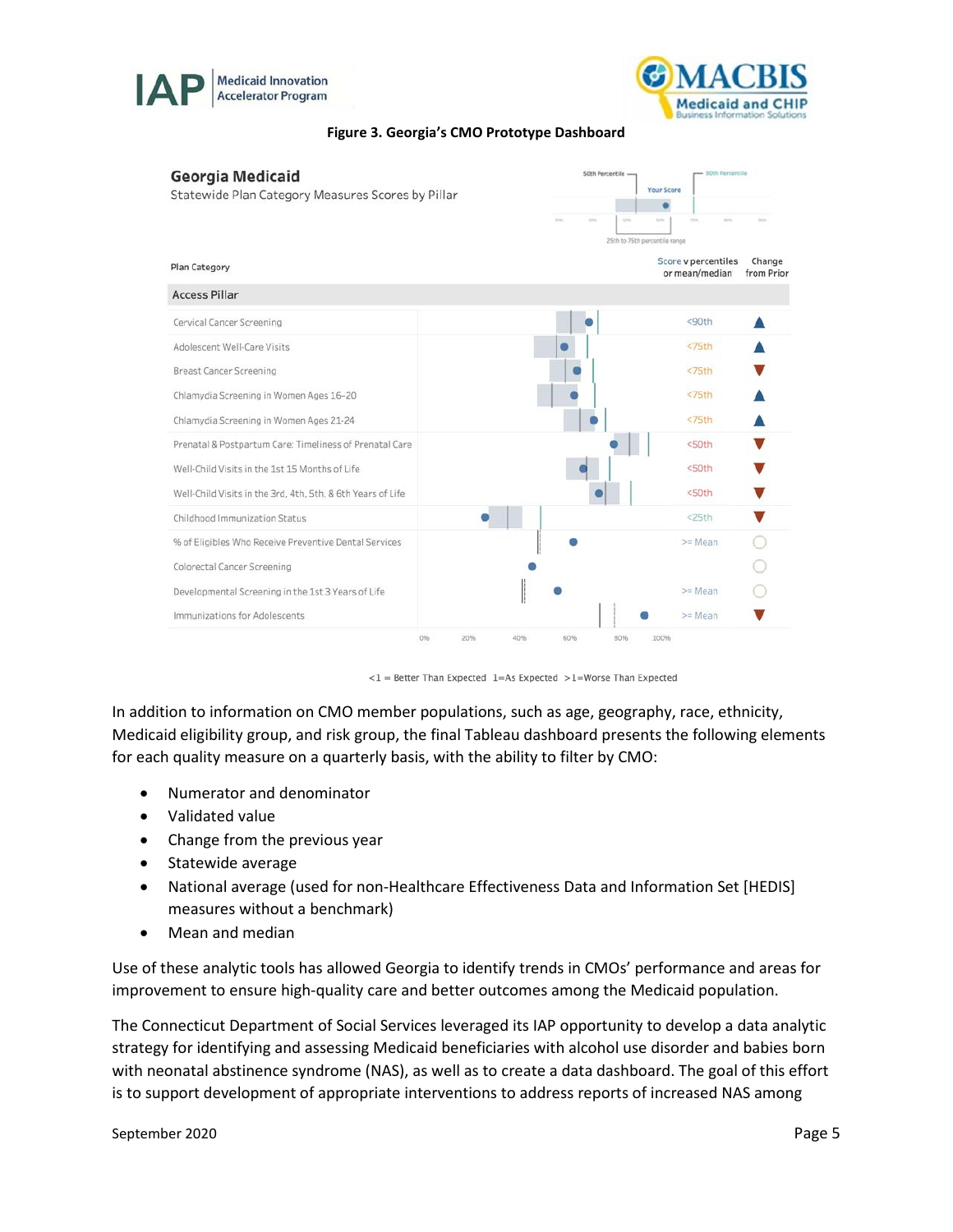



Connecticut's Medicaid population. Similar to Georgia, Connecticut's project has involved use of Excel for analytics and Tableau for visualizations that effectively demonstrate results. The intended audience for Connecticut's NAS dashboard is state Medicaid leadership and stakeholders in the state legislature.

Connecticut and the IAP team realized that, to complete this analytic project as intended, data between mothers and newborns must be linked. Using Excel, Connecticut and the IAP team identified the best method for linking newborns' and mothers' claims data—beginning with the facility identification number and ZIP Code on the mother's claim for where the birth occurred and then iteratively incorporating other variables (street address) and conditional logic (e.g., newborn date of birth between mother's admission and discharge date) to enhance the match rate to 84 percent.

Using the de-identified linked data, Connecticut organized analytic results for Medicaid-enrolled newborns with NAS and their mothers in calendar years 2016 to 2019 into narrow and long tables within Excel. Connecticut stratified NAS prevalence by various factors, including county, race/ethnicity, model of delivery (i.e., cesarean or vaginal). To enhance the Excel tables and broaden analytic and visualization capacity, Connecticut began to adapt results into two dashboards in Tableau: one for infants with NAS and one for mothers. **Figure 4** shows one of the prototype dashboards, which includes charts presenting the distribution of NAS cases by county, the NAS rate in Connecticut compared with the rate in other states according to Healthcare Cost and Utilization Project (HCUP) data, and the multiyear trend in the NAS rate.



#### **Figure 4. Connecticut's NAS Prototype Dashboard**